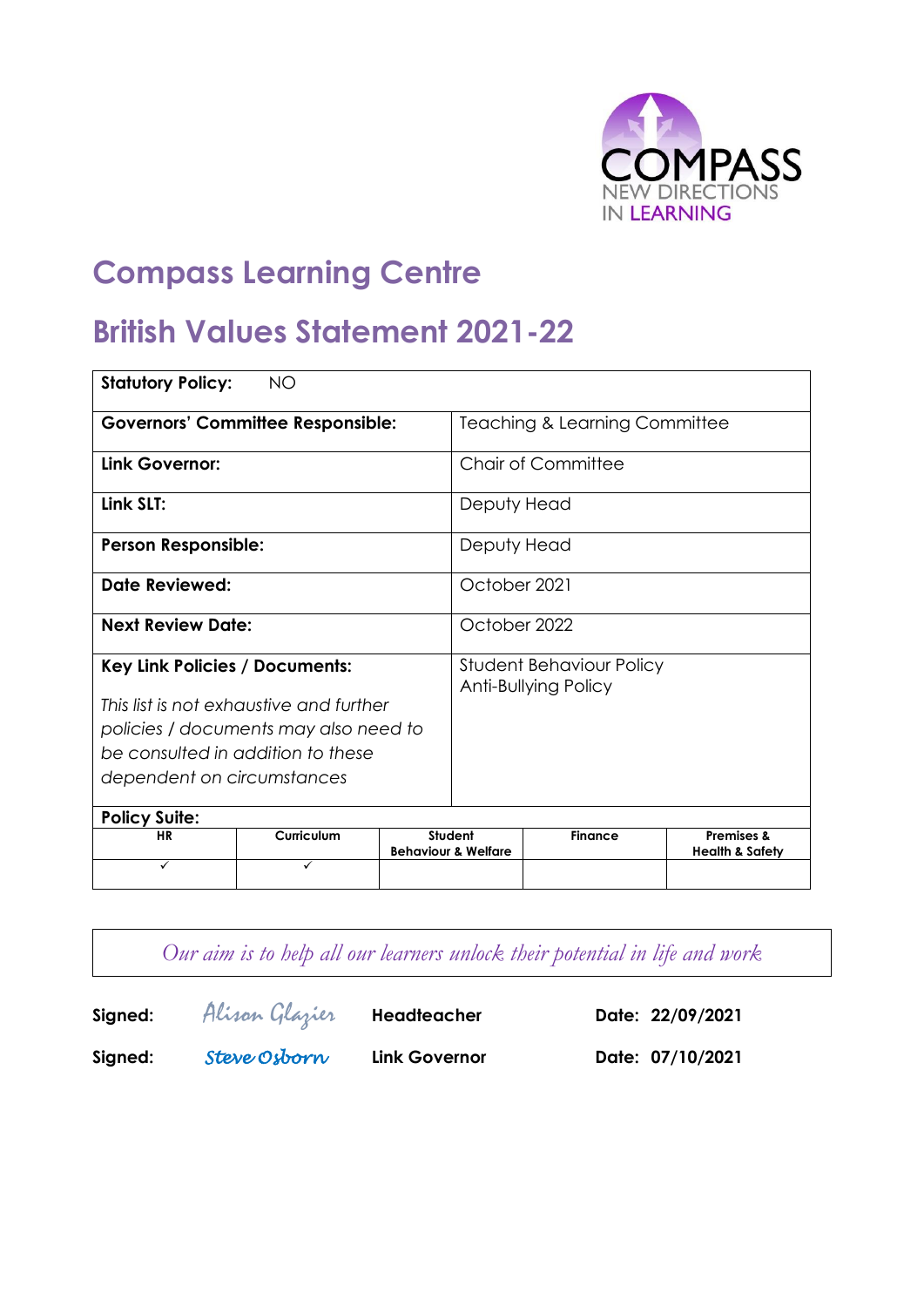**Equality Impact Assessment – initial screening record**

| What area of work is being<br>$\bullet$                             |                        |                                                                               |           |  |
|---------------------------------------------------------------------|------------------------|-------------------------------------------------------------------------------|-----------|--|
| considered?                                                         |                        | <b>British Values Policy &amp; Statement</b>                                  |           |  |
|                                                                     |                        |                                                                               |           |  |
| Upon whom will this impact?                                         |                        | All students / staff                                                          |           |  |
|                                                                     |                        |                                                                               |           |  |
|                                                                     |                        | How would the work impact upon groups, are they included and                  |           |  |
| considered?                                                         |                        |                                                                               |           |  |
|                                                                     |                        |                                                                               |           |  |
| <b>The Equality Strands</b>                                         | <b>Negative Impact</b> | <b>Positive Impact</b>                                                        | No impact |  |
| Minority ethnic groups                                              |                        |                                                                               |           |  |
| Gender                                                              |                        |                                                                               |           |  |
| Disability                                                          |                        |                                                                               |           |  |
| Religion, Faith or Belief                                           |                        |                                                                               |           |  |
| Sexual Orientation                                                  |                        |                                                                               |           |  |
| Transgender                                                         |                        |                                                                               |           |  |
| Age                                                                 |                        |                                                                               |           |  |
| Rurality                                                            |                        |                                                                               |           |  |
|                                                                     |                        |                                                                               |           |  |
|                                                                     |                        |                                                                               |           |  |
|                                                                     |                        | Does data inform this work, research and/or consultation. And has it been     |           |  |
| $\bullet$                                                           |                        |                                                                               |           |  |
| broken down by the equality strands?                                |                        |                                                                               |           |  |
|                                                                     |                        |                                                                               |           |  |
| <b>The Equality Strands</b>                                         | <b>No</b>              | Yes                                                                           | Uncertain |  |
|                                                                     |                        |                                                                               |           |  |
|                                                                     |                        |                                                                               |           |  |
| Minority ethnic groups                                              | $\sqrt{ }$             |                                                                               |           |  |
| Gender                                                              |                        |                                                                               |           |  |
| Disability                                                          | $\sqrt{ }$             |                                                                               |           |  |
| Religion, Faith or Belief                                           | $\sqrt{ }$             |                                                                               |           |  |
| Sexual Orientation                                                  | $\sqrt{ }$             |                                                                               |           |  |
| Transgender                                                         |                        |                                                                               |           |  |
|                                                                     | $\sqrt{ }$             |                                                                               |           |  |
| Age                                                                 | $\sqrt{ }$             |                                                                               |           |  |
| Rurality                                                            | $\sqrt{ }$             |                                                                               |           |  |
|                                                                     |                        |                                                                               |           |  |
|                                                                     |                        |                                                                               |           |  |
| $\bullet$                                                           |                        | Does the initial screening highlight potential issues that may be illegal? No |           |  |
|                                                                     |                        |                                                                               |           |  |
|                                                                     |                        |                                                                               |           |  |
| Further comments:-                                                  |                        |                                                                               |           |  |
|                                                                     |                        |                                                                               |           |  |
|                                                                     |                        |                                                                               |           |  |
|                                                                     |                        |                                                                               |           |  |
| Do you consider that a full Equality Impact Assessment is required? |                        |                                                                               | No        |  |
|                                                                     |                        | Initial screening carried out by Senior Leadership Team                       |           |  |
|                                                                     |                        |                                                                               |           |  |
|                                                                     |                        |                                                                               |           |  |
| Signed: Mark Fisher                                                 |                        | 01.10.2021<br>Dated:                                                          |           |  |
|                                                                     |                        |                                                                               |           |  |
|                                                                     |                        |                                                                               |           |  |
| Comment by Headteacher:                                             |                        |                                                                               |           |  |
| Alisan Glazier                                                      |                        |                                                                               |           |  |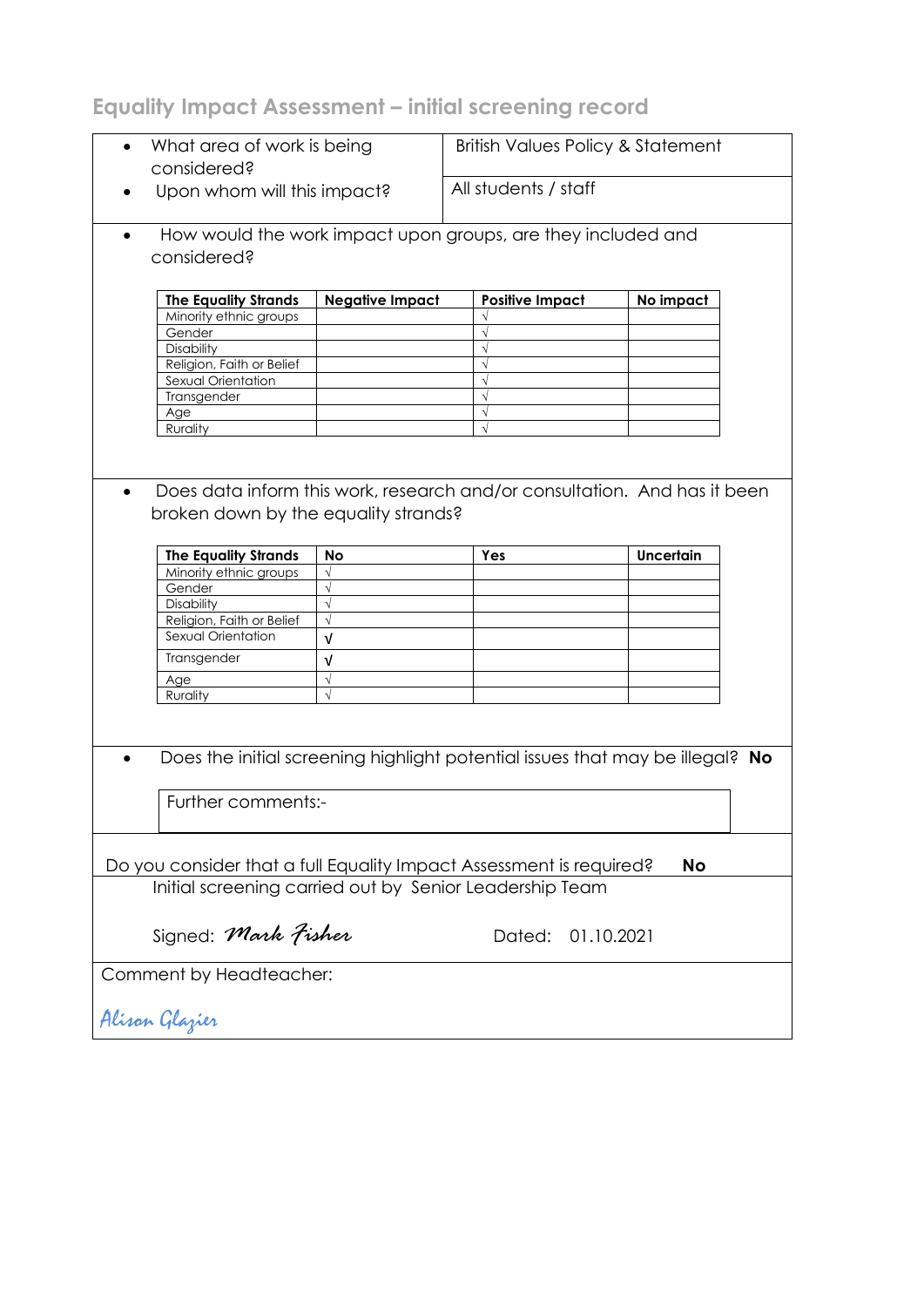All students at Compass Learning Centre consider British Values as part of their formal and informal curriculum.

### **Democracy**

- The school processes are democratic for staff and pupils alike.
- Pupil's voices are heard and have an appropriate influence on the life of the school.
- Teachers are consulted and included in the decision making process.
- Pupils have capacity to explore democracy itself and debate it as a value and as a political system.

#### **The rule of law**

- The school rules apply to all pupils and staff alike; and all pupils are equally subject to the rules; and staff alike.
- Pupils have the chance to reflect on why rules exist and how fairness is attempted through systems of rules, both in a classroom setting and across the whole school.
- Pupils encounter representatives of the fire Service, Police, health professions and others to learn about the reasoning and purpose behind particular set of rules, such as road safety.
- Pupils consider whether all British citizens are really equal before the law in units of planned work on prejudice and discrimination.

### **Individual liberty**

- Pupils are given opportunities to make choices and respect others.
- Pupils are given the opportunity to explore and consider the balance between rights, responsibilities, diversity and belonging that make up daily life in a diverse country like Britain.
- Pupils learn about the historical circumstances that led to the value of individual liberty and the liberal state.

#### **Mutual Respect**

- The Compass behaviour policy and ethos is based on mutual respect.
- All staff model respectful behaviour, towards each other, parents and pupils.
- All staff model respectful behaviour of the school environment. All staff and pupils are expected to take litter seriously; displays celebrate students achievement, and the environment is warm and welcoming, a source of pride for members of the school community.
- Expectations for all pupils are extremely high when it comes to respect; they behave respectfully towards each other, all adults and the school environment at all times.
- Rewards and sanctions are developed with a view to creating and sustaining a respectful environment.
- All curriculum areas call for respectful attitudes in order to learn effectively, especially PSHE, PE, Arts and Humanities subjects. These subjects are supported and celebrated around the school.

## **Tolerance of those of different faiths and beliefs**

- Pupils will learn about the notion of tolerance first in terms of interpersonal behaviour in the classroom, which is part of learning to live with each other.
- Pupils reflect on how they function harmoniously as a group, thinking about cooperation, sharing and being kind and generous to one another. Co-operation merits are given as part of every lesson.
- Pupils learn about the history in Europe of the value of tolerance through studying the wars of religion, religious intolerance and positive examples.